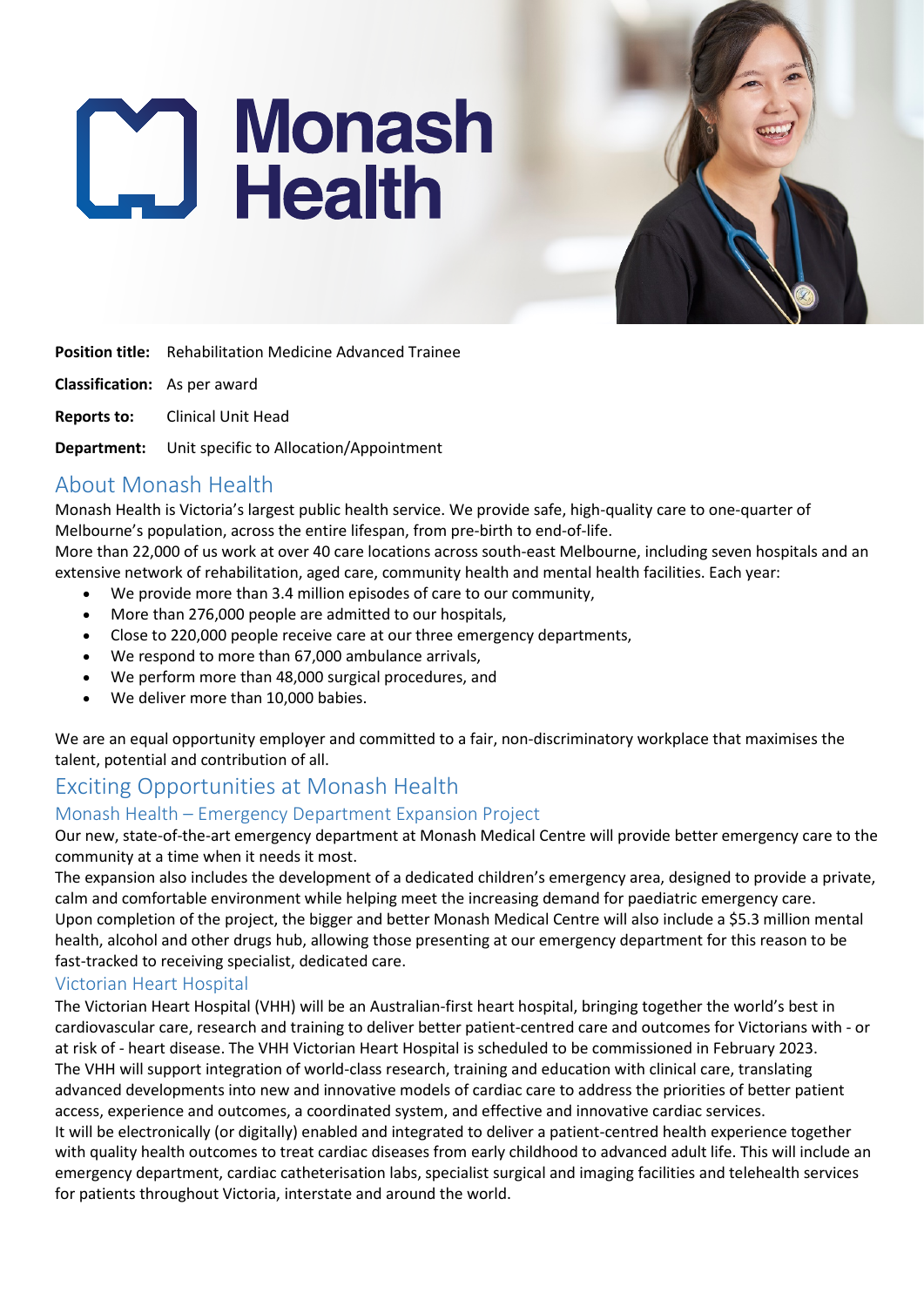# Rehabilitation

Rehabilitation Registrars within Monash Health may work at Kingston Centre or Casey Hospital. Each appointment is for 6 months, however many registrars choose to spend 12 months within Monash Health and work at 2 different sites. Casey Hospital provides general rehabilitation with a range of impairment groups, including orthopaedic, neurological and deconditioning; and Kingston Centre has mainly stroke and neurological rehabilitation and also some Chronic Pain and Friedreich's Ataxia patients. Rehabilitation Assessments, both for inpatients and in CRC are available.

Clinical duties include participation in chart rounds, ward rounds, team meetings, and family meetings. There are inpatient and outpatient clinical responsibilities at all sites. Some after-hours work is required, detailed description of position and orientation documents are provided. Educational opportunities include rehabilitation, aged-care and general medical/surgical grand rounds, research projects with mentoring; AFRM training session time is quarantined.

There are a number of specialty clinics at Monash Medical Centre Clayton that can also be attended depending on time and interest. These include Pediatric rehabilitation, Spasticity, and Friedreich's ataxia. The opportunity exists for trainees to attend procedural clinics including botulinum toxin sessions and to gain experience in other procedures in pain and spasticity management.

## Kingston centre

## Ward Northwest 2

Northwest 2 is a stroke-neuro rehabilitation ward. Some patients are also admitted with orthopaedic or deconditioning rehabilitation needs. Age ranges varies, from young adults to previously high functioning older-aged. There are also Chronic pain and Friedreich's ataxia programs, which are mainly, but not exclusively, outpatient-based. There are opportunities for participating in intra-thecal baclofen trials and management of intrathecal pumps, Botulinum toxin injections, as well as clinical gait analysis laboratory sessions. Acute hospital patient assessment sessions at Monash Medical Centre, Clayton, may also be performed.

# Casey Hospital

There are two wards at Casey Hospital that care for rehabilitation patients.

## **Ward H**

There are 20 inpatient rehabilitation beds, with typically over half the patients have neurological impairments, with the remainder typically having orthopaedic or deconditioning impairments. There is an intern attached to the ward H. The registrar attached to ward H also attends a rehabilitation review clinic and Clayton for some acute patient assessment.

#### **Ward D**

There are 20 inpatient rehabilitation beds, with who typically have a range of impairments, including neurological, orthopaedic and deconditioning. There is a HMO attached to the ward H. The registrar attached to ward D also sees some acute patient assessment.

## Job summary

## Purpose

Work as part of a multidisciplinary team to provide safe and effective person centred care, provide teaching and supervision of resident medical staff and students and undertake training towards attaining Fellowship of the relevant college.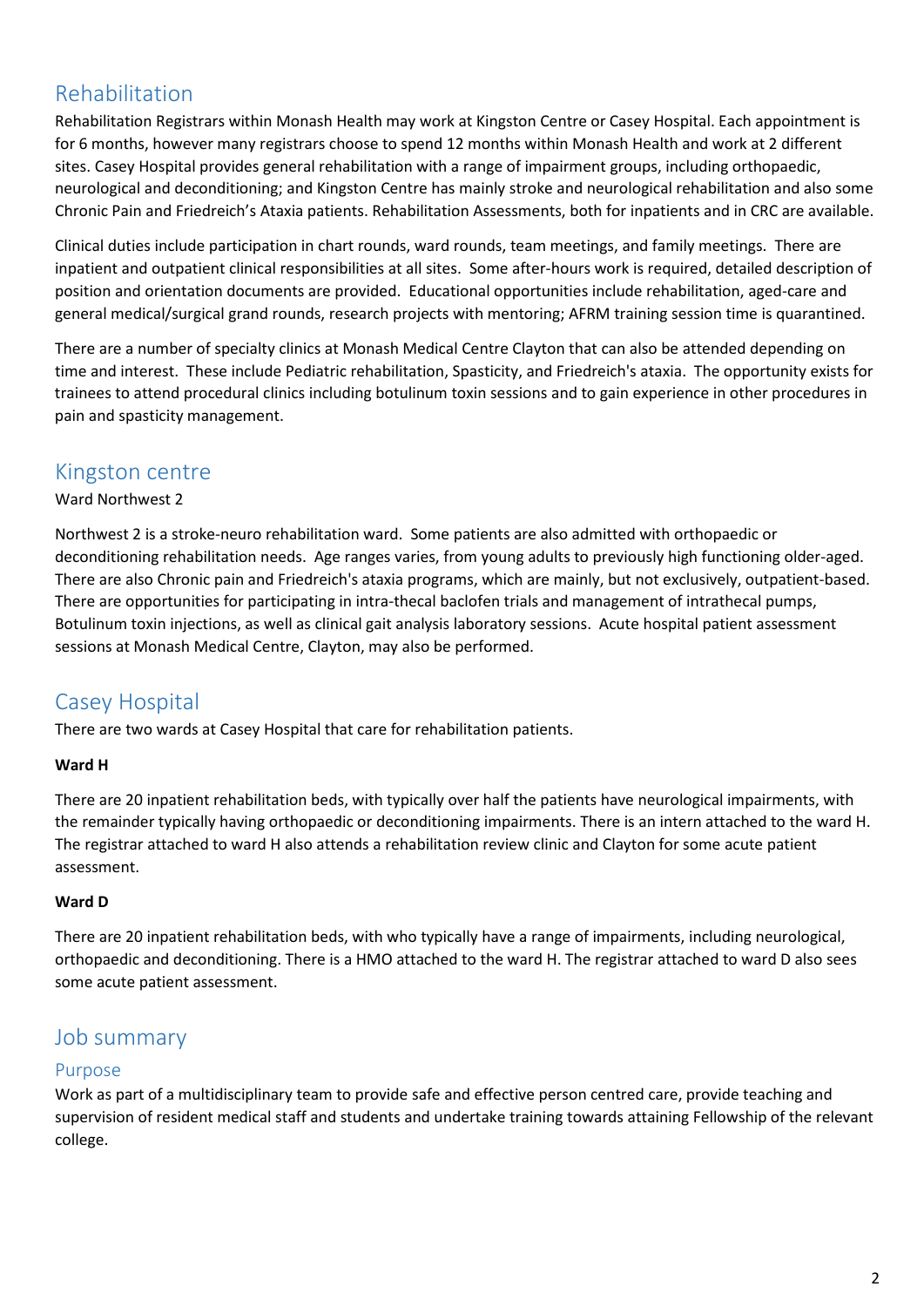## Key result areas

As Registrar of the Unit you will have a significant responsibility and a complex role. You will be required to undertake:

- Patient assessment and management in consultation with the treating consultant
- Patient care coordination
- Intern/HMO support, supervision, feedback and teaching
- Student interaction and teaching
- Family member communication, feedback and liaison
- Extensive interaction with the other health professionals, especially, the nursing and allied health staff
- Self-management (including time management, accessing education and training and completing college requirements)
- Provide clinical leadership to the multidisciplinary treating team
- Demonstrate commitment towards key organisational initiatives
- Demonstrate compliance with all relevant Monash Health Policies and Procedures

## Scope

**Budget:** Not Applicable

**Equivalent full-time employees:** Not Applicable

**Direct reports:** Resident Medical Staff of the Unit

#### **Key internal relationships:**

- Unit Head
- Senior Medical Staff
- Other Registrars and HMOs
- Nurse Unit Manager and Nursing staff
- Allied Health Staff
- Monash Doctors Workforce
- Monash Doctors Education
- Directors of Vocational Training
- Monash Innovation and Quality
- Director Medical Services
- Junior Medical Staff Advisory Committee

#### **Key external relationships:**

- Australasian Faculty of Rehabilitation Medicine
- Rehabilitation Medicine Society of Australia and New Zealand
- Victorian Rehabilitation Medicine training program
- The Postgraduate Medical Council of Victoria
- Other public health services

## Responsibilities

## Quality and safety

The following responsibilities and accountabilities exist to ensure we deliver our National Standards. Refer to Monash Health's Clinical Governance Framework for more information.

#### Employee

• Carry out compliance and improvement against the key elements of quality and safety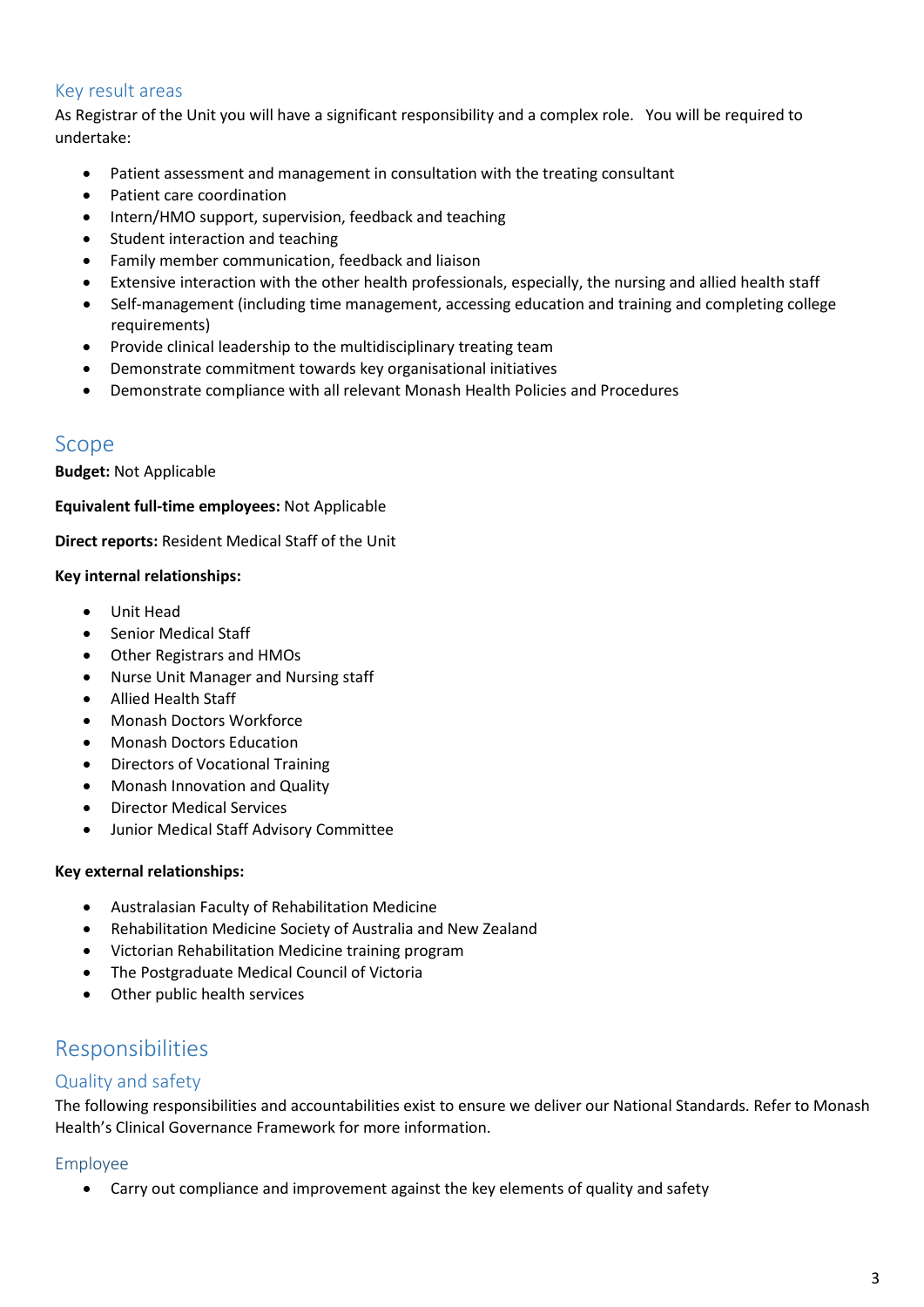• Be responsible for the quality of care at point of care

## Operational / Clinical

As the registrar you are accountable to your Unit Head/consultant for the care all the patients in the unit. It is your responsibility to

- Provide safe and high quality person-centred care for patients under your care
- Ensure coordination of care for patients in your unit
- Ensure timely and clear clinical communication including clinical handover with regards to patients under your care
- Ensure timely escalation of care related issues to your consultant when required
- In your clinical practice demonstrate commitment to quality and safety and Monash Health's "Patient first" initiative.
- In your clinical practice demonstrate commitment towards Monash Health's "Four hours will be ours" initiative

## Financial management

As a registrar you do not have financial or budgetary responsibility but you are required to demonstrate an understanding of how your clinical practice affects the financial performance of the organisation

- In your clinical practice you should a commitment to ethical and appropriate use of resources
- You must demonstrate a commitment towards Monash Health's "Living within our means" initiative

## People

- Participate and co-operate in consultative processes to improve health and safety.
- Observe safe working practices and as far as you are able, protect your own and others' health and safety.
- Manage employee through effective recruitment, retention recognition and development strategies, ensure there are effective consultation and communication processes in place.
- Provide leadership and support for resident medical staff, appraise their performance in consultation with your Unit Head and ensure that staff receive appropriate performance management, professional training and development opportunities
- Monitor the operations and continuous improvement of the Monash Health Occupational Health and Safety Management System within the area of responsibility and provide a safe and positive workplace
- Provide leadership and support for direct reports, appraise their performance, ensure employee complete required training and are provided with professional training and development opportunities.
- Complete all necessary personal training and professional development requirements.
- Participate in annual performance development discussions with your manager and complete all mandatory training and compliance activity.

## Self-Management

- Maintain clinical knowledge, skills and attributes appropriate to your practice
- Seek regular feedback on your progress with your clinical supervisor and other members of your team formally and informally. Ensure timely mid and end of term performance appraisals
- Maintain your health and understand its impact on your performance in the role. Seek help early in case of health related concerns.

# Person specification

## Qualifications/registrations/licences *(italics indicate desirable)*

• A medical qualification (MBBS or equivalent) which is recognised for registration by the Australian Health Practitioner Regulation Agency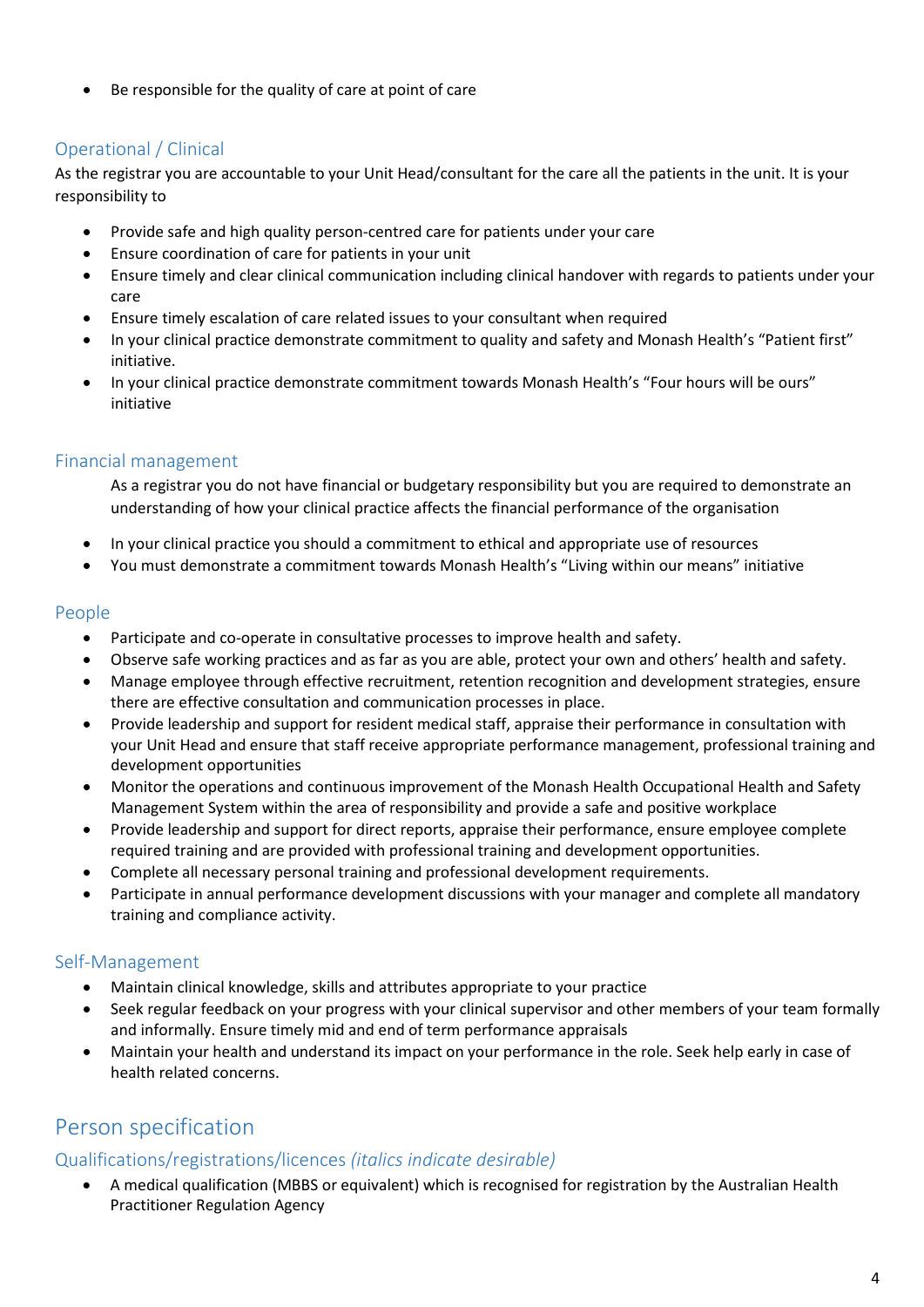- Trainee of relevant Medical college
- Motor vehicle driver licence

## Technical skills/knowledge/experience

- Has the appropriate level of clinical knowledge and skills to undertake the role of Registrar
- Has the appropriate level of relevant clinical experience to undertake the specific role

## **Capabilities**

#### Professionalism

- Demonstrates all the attributes that accord with the Monash Heath values iCARE (Integrity, Compassion, Accountability, Respect and Excellence)
- Demonstrates a high level commitment to ethical practice
- Understands medico-legal issues associated with clinical care
- Demonstrates a commitment to profession-led regulation
- Demonstrates ability to effectively manage matters of patient safety and quality of care
- Understand the role of the relevant College and the associated expectations of the HMO role

## Scholar/ Teacher

- Demonstrates ability to contribute to the development, dissemination, application, and translation of new medical knowledge and practice
- Facilitates the medical education of patients, families, trainees and other health professionals and the community
- Provides the necessary training and commitment to the supervision, mentoring and assessment of junior medical trainees and students
- Supports basic laboratory, translational, and clinical research, as appropriate to the Department

## Health Advocacy

- Demonstrates ability to advocate for improvements in health care through involvement in relevant professional bodies and forum
- Able to respond to individual patient health and educational needs
- Promotes the maintenance of good health in colleagues and junior medical staff
- Looks after his or her own health and well being
- Advocates for improvements in health care

#### Leadership & Management

• Demonstrates clinical Leadership with proven ability to exercise sound judgment and provide leadership in professional standards, ethics and a commitment to research and innovation

## Teamwork

- Demonstrated ability to work in collaboration with members of interdisciplinary teams and committees
- Capacity to be an effective member of the relevant Department/Program, stimulate constructive debate and support colleagues in the achievement of Department/Program objectives

## Communication

- Able to communicate effectively with team members and colleagues
- Able to communicate effectively and appropriately with patients and families, including those of diverse cultural backgrounds